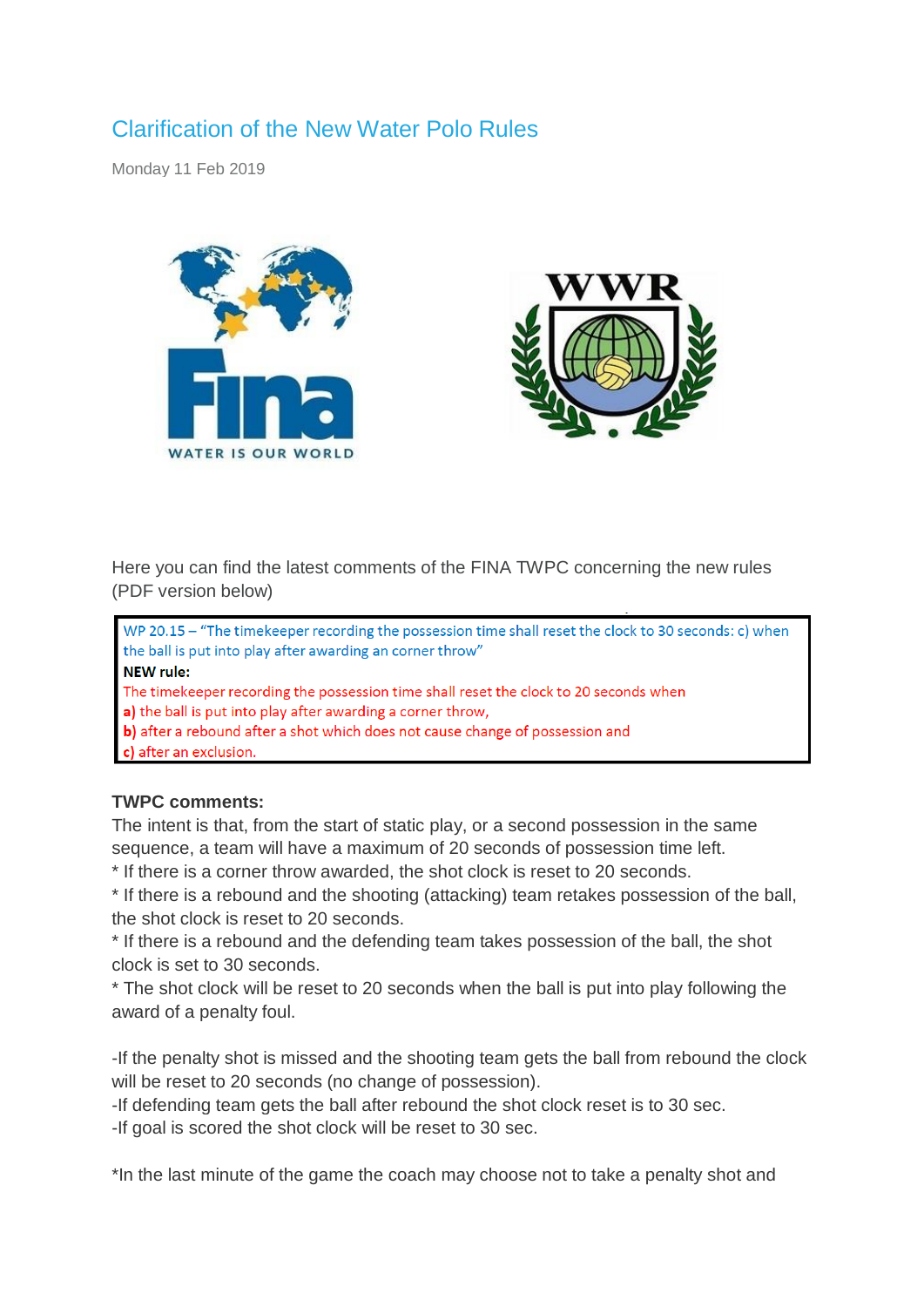chooses for a new ball possession.

In this case the game will be restarted from the halfway line, or behind, as after a time out and the shot clock will be reset to 30 seconds.

\* The shot clock will be reset to 20 seconds before a free throw is taken after the ball crossed the side line of the field of play caused by a rebound last touched by the goalkeeper.

\* The shot clock will be reset to 30 sec after a neutral throw

\* If there is an exclusion, the time will be reset to 20 seconds, unless there was more time on the shot clock.

If there is more than 20 seconds on the shot clock at the time of the exclusion, that greater time will remain.

The team is not to lose time as a result of the exclusion, nor is the offending team to benefit from a reduction in possession time

\* If there is a double exclusion, the time is not to be reset and the time on the possession clock will remain the same.

\* When a defender puts the ball under water, the shot clock must be reset. It must be reset to 20 seconds unless there is more time on the shot clock.

WP 14.3(d) "A goal may be scored by an immediate shot from a free throw awarded outside 5 meters"

**NEW rule:** 

A goal may be scored from a free throw taken and awarded outside 6 meters after fake or dribble or putting the ball on the water

[Note: when the player is not shooting directly, first the ball must be put in play as described in the rules (See WP 16, figure 1 and 2) before faking and dribbling]

# **TWPC comments:**

Both the ball and the free throw have to be outside of 6m.

If the ball is inside 6m., the player cannot shoot.

If the free throw was awarded inside 6m. and the ball is outside, the player cannot shoot.

If the ball and the free throw are both outside 6m., the player can choose to shoot immediately or visibly putting the ball into play.

After the player visibly puts the ball into play, the player can fake and shoot or swim and shoot.

Once the player visibly puts the ball into play, the defender can attack the player with the ball.

Visibly putting the ball into play means that the ball must leave the hand of the player with the ball. (See WP 16, figure 1 and 2).

Visibly passing the ball from one hand to the other is considered to put the ball into play.

Direct shot after interval time:

After interval time it is not allowed to take a direct shot at the goal

\* When a referee takes the ball out of the water, for cap replacement, injuries or other matters, this is considered to be interval time. After the matter is solved and the ball is returned to a player and no direct shot at the goal is allowed according to the rules.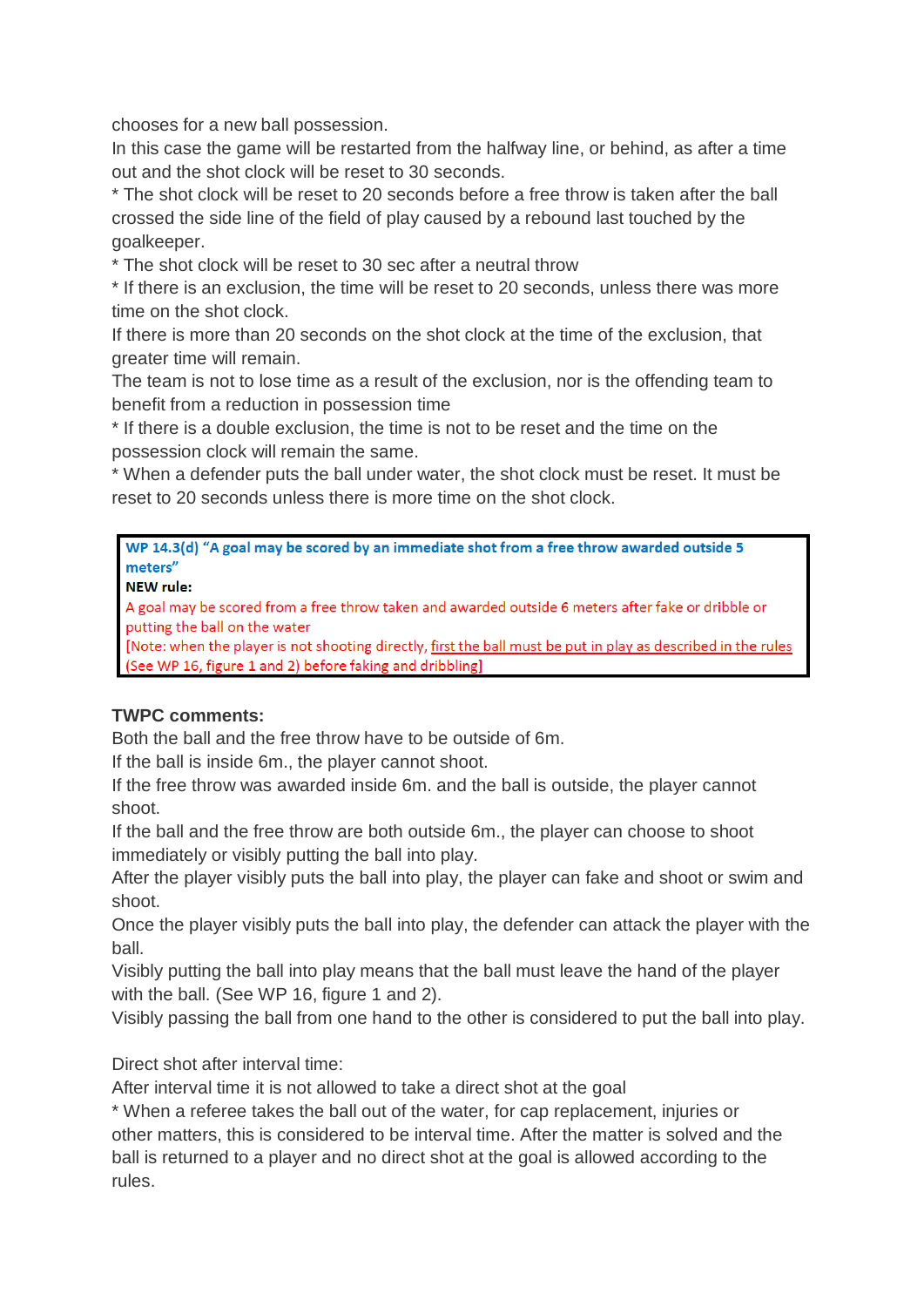\* However, when the ball is returned to a player taking a corner throw or to a player outside the 6m. area, after a stoppage for cap replacement, injuries or other matters **after putting the ball in play**, this player can shoot at the goal (or fake, or swim) and score.

NEW rule: attacking a player from behind by defender in 6 m. area Inside the 6m. area, when a player is swimming with and/or is holding the ball and is impeded (attacked) from behind during an attempt to shoot, a penalty foul must be awarded. [NOTE: unless only the ball is touched by the defender]

# **TWPC comments:**

INSIDE THE 6M. AREA, IN A PROBABLE GOAL POSITION AND WITH THE INTENTION TO SCORE:

If an attacking player with the intention to shoot has front position on a defender while moving toward the goal, the defender is not allowed to commit a foul without giving away a potential penalty shot to the attacker.

This is stopping a probable goal and falls within the meaning of (new WP 23.2 - old WP 22.2)

The only way to defend from behind in this situation is for the defender to make contact only with the ball.

This will eliminate the potential decision and call of the referee that the 'ball was in the hand' that we saw in the past and which was incorrect in many cases.

The referee should delay the call to see If the player is able to complete the action. If the player is not able to complete it, the referee must apply this rule.

When an attacking player is in front of the goal with the ball on the water and his hand on top of the ball and the goalkeeper in this situation puts the hand and the ball under water this is correct, the goalkeeper attacked from in front and not from behind, so in this situation no penalty should be called but a free throw in favor of the goalkeeper.

| WP 17.2 $-$ "The corner throws shall be taken by a player of the attacking team from the               |
|--------------------------------------------------------------------------------------------------------|
| 2 m. mark on the side, nearest to which the ball crossed the goal line. The throw need not be taken by |
| the nearest player but shall be taken without undue delay"                                             |
| <b>NEW rule:</b>                                                                                       |
| A player taking a corner throw may                                                                     |
| a) shoot directly,                                                                                     |
| and after putting the ball in play                                                                     |
| b) swim and shoot without passing or                                                                   |
| c) pass to another player                                                                              |

# **TWPC comments:**

The player taking the corner throw will not be restricted in taking actions, including shooting.

\*After getting the ball from a goal judge when a corner throw is awarded, a direct shot is allowed and also after putting the ball in play, he can swim and fake before shooting at the goal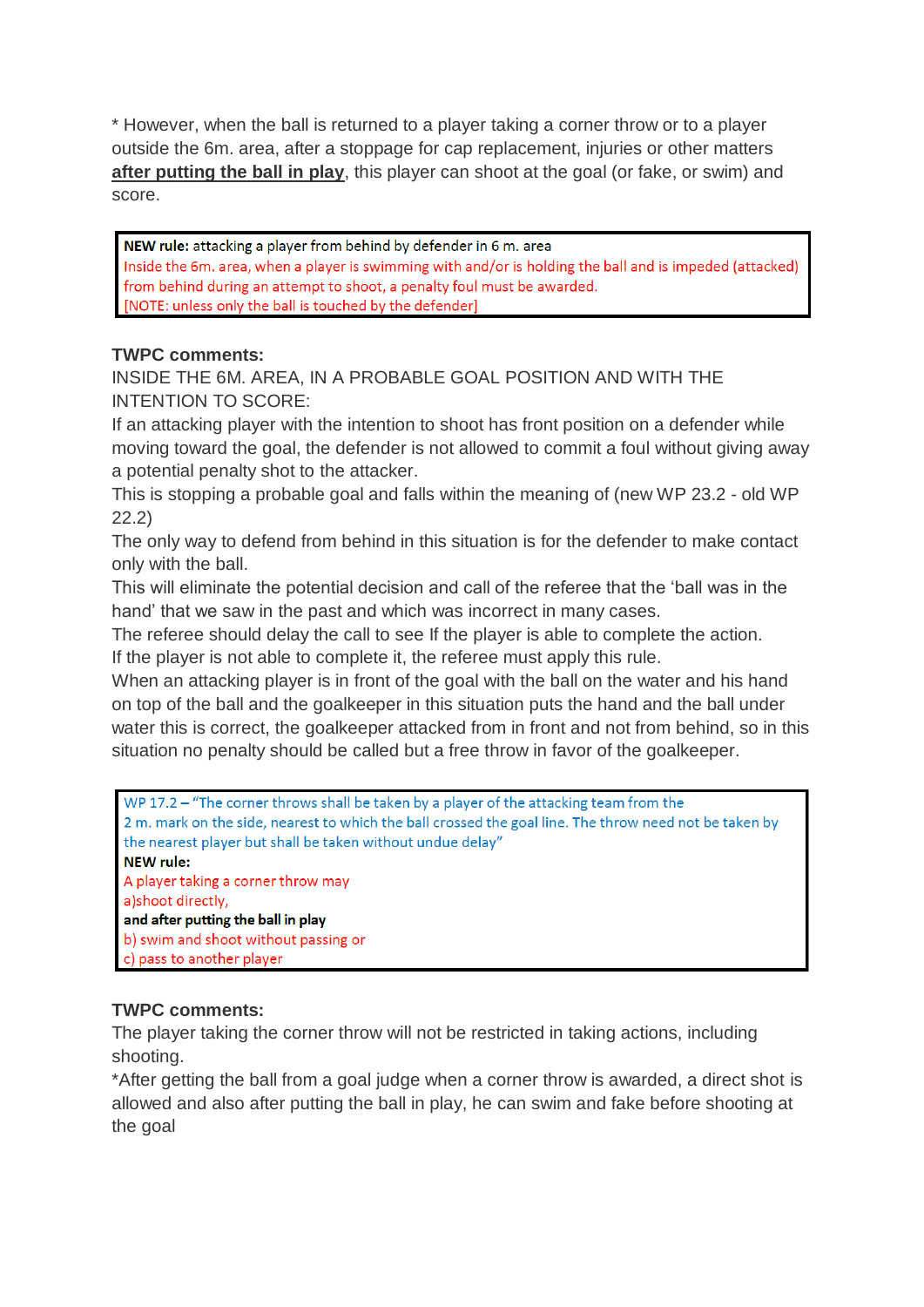There is no current rule concerning this matter **NEW rule:** Time out button to be responsibility of the team, i.e. one of the (three) team officials occupying the team bench will be pressing the time-out button when the coach calls for a time-out

#### **TWPC comments:**

\*The intent is to remove timeout officials from beside the bench and transfer responsibility to the team to signal when a timeout is desired

WP 12.1 - "Each team may request one timeout in each period of play"

**NEW rule:** 

"Each team may request 2 timeouts during the game at any time, except after the awarding of a penalty throw, by the coach of the team in possession of the ball"

#### **TWPC comments:**

They may be called at any time a team has possession of the ball.

The timeouts can be called in the same period or back to back.

There are no restrictions on when the team may call them, as long as the team has possession of the ball.

A team cannot call a timeout after the awarding of a penalty throw.

WP 11.2 - "There shall be a five-minute interval between the second and third periods" **NEW rule:** There shall be a 3 minute interval between the second and third period.

**TWPC comments:** Self-explanatory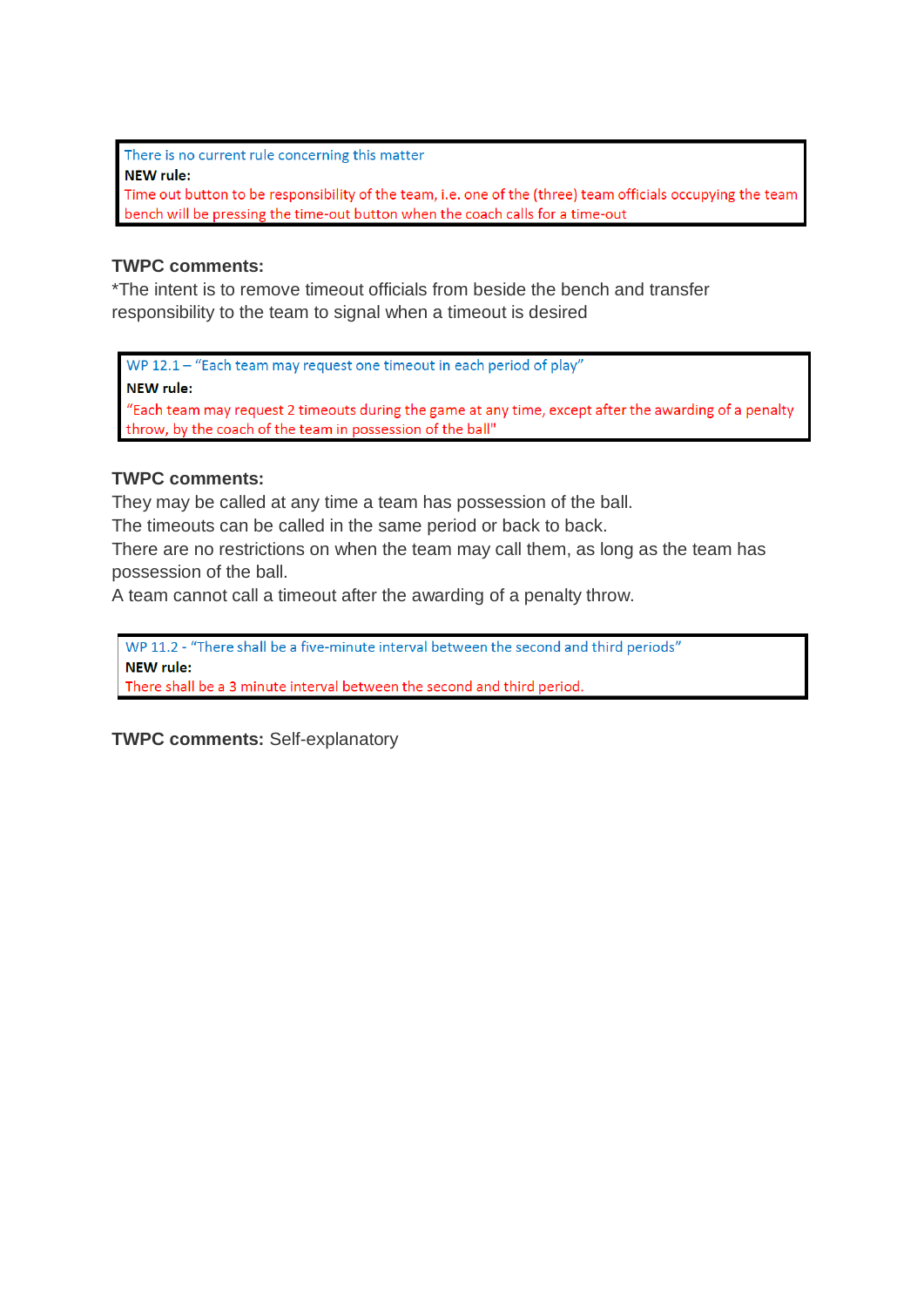WP 5.6 - "At any time in the game the substitute may enter the field of play from the re-entry area as soon as the player has visibly risen to the surface of the water within the re- entry area" **NEW rule:** 

An ADDITIONAL Substitution Re-entry area will be at any place in between the goal line and the center field line on the teams half of field of play (for flying substitutions).

[Note: an excluded player or the substitute must always re-enter via the re-entry box in the corner]



#### **TWPC comments:**

\* There is no restriction on the number of substitutes a team may have at the side of the pool, and there is no limit for number of players to be substituted at one time. This area cannot be used as "warming-up" area.

\* In order to move along the side of the pool, a substitute must enter beside the re-entry area without diving – in the same manner as if entering the water for the re-entry area.

\* Players must visibly touch hands above the water once both, the player who is leaving the water and the substitute, are outside of the field of play.

\* The player must leave the field of play and rise with his head above the water surface before the substitute may enter.

\* The player who is leaving must swim along the side of the pool until behind the goal line.

\* Substitution can occur anywhere between the team's goal line and the center line, and it can occur anytime during the game.

\* No substitution will be allowed after a penalty throw is awarded. If there is an injury or when the offending player has three personal fouls, substitution is allowed ONLY through the Re-entry Box.

\* Any of the referees or the designated official at the table can signal a violation of this rule, and the sanction for improper entry (new WP 22.16 old 21.16) has to be applied. \* Players can stay in substitution area for reasonable amount of time. This is similar approach as for the players staying in "old" exclusion box.

\* This flying substitution area should be at least 0.5 m. wide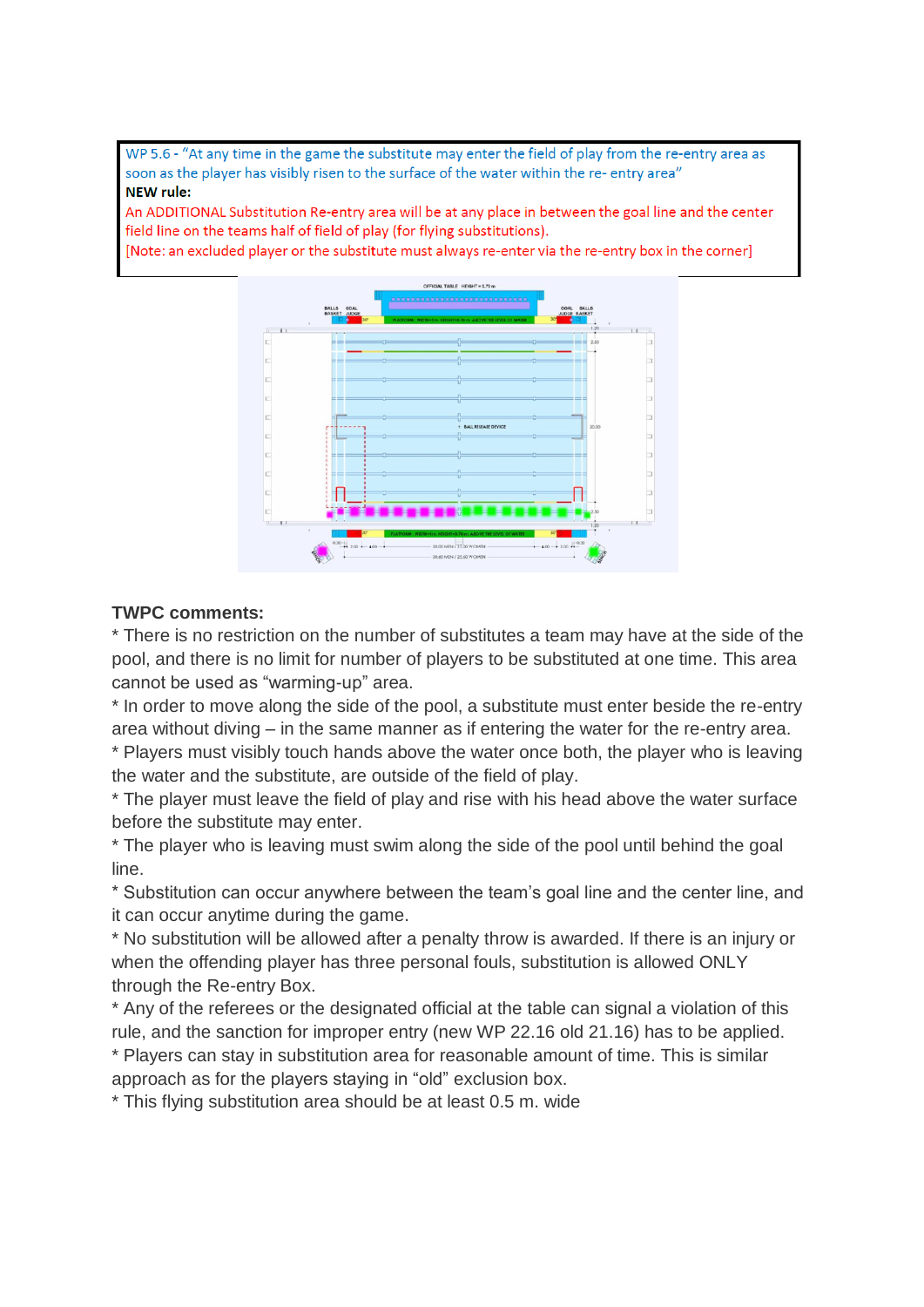WP 19.1 - "A free throw shall be taken at the place where the foul occurred" **NEW rule:** 

A free throw shall be taken from the location of the ball, except a) if the foul is committed by a defending player within the defender's 2 meter area, the free throw shall be taken on the 2 meter line opposite to where the foul was committed.

# **TWPC comments:**

This change is intended to speed up the game by not requiring the return of the ball to the place of the foul.

For any free throw awarded inside 2m., the player must still take the ball out to the 2m. line.

There is no current signal to indicate the situation **NEW rule:** (This rule is applied only in unclear situations around 6m line.) [Note: The signal to be used by the referee is to point with one hand in the air to indicate that the foul was outside the 6m.]

#### **TWPC comments:**

\* When the referee makes the signal, the signal indicates that the player is allowed to shoot.

\* If there is no signal made by the referee, it means that the player is not allowed to shoot because either the foul or the ball was inside the 6m. area

WP 14.2 - "A goal may be scored from anywhere within the field play; except that the goal keeper shall not be permitted to go or touch the ball beyond the half distance line **NEW rule:** 

The goal keeper is allowed to move beyond and touch the ball past the half distance line.

# **TWPC comments:**

\* A goalkeeper can now go past the center line and can shoot the ball from anywhere instead of passing it.

\* The Goalkeeper loses his/her privileges outside the 6 m line.

\* During a penalty shoot-out, if two teams are involved the respective coaches of the teams will be requested to nominate five players and a goalkeeper who will participate in the penalty shoot-out, the goal keeper may be one of the shooters

\* The goalkeeper may be changed at any time during the penalty shoot-out provided the substitute was listed amongst the team list in that game, however he cannot be substituted as one of the shooters.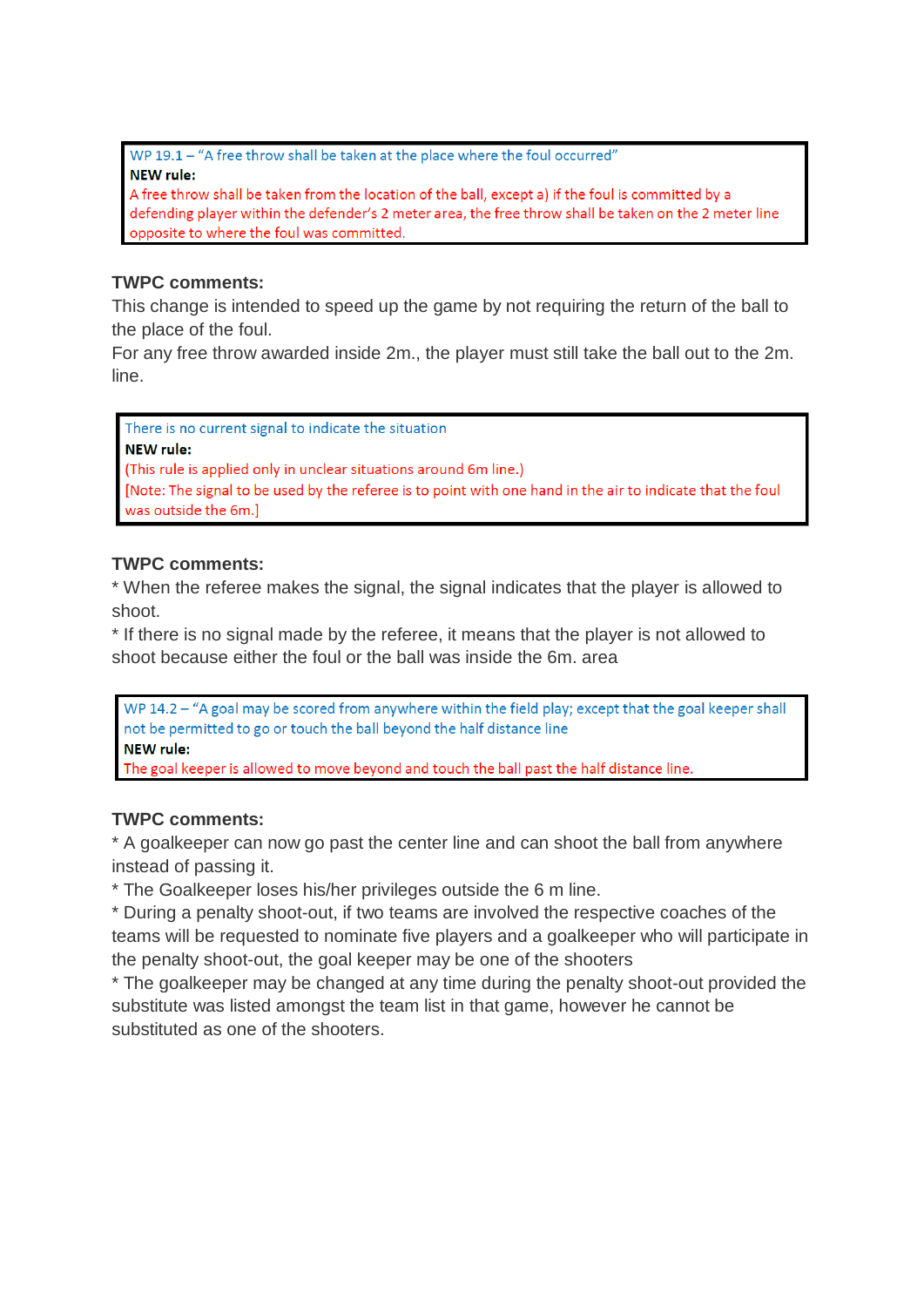WP 10.1 - the duties of the secretaries shall be:  $B -$  to control the periods of exclusion of players and to signal the expiration of the period of exclusion by raising the appropriate flag. **NEW rule:** 

The use of automatic visual effects, surrounding the penalty box. i.e. signaling a) the last 5 seconds of the expiration of the exclusion time

b) the time when the excluded player is allowed to come back into the game.

#### **TWPC comments:**

\* This will only be used if appropriate equipment is available.

\* For Example: a light placed on the shot clocks near to the team benches and on the jury table which turns green at the moment an excluded player is allowed to return. The system should be integrated in the timing system

There is no current rule concerning this matter **NEW Rule:** 

The use of video monitoring system to determine goal or no goal.

#### **TWPC comments:**

\*The use will be determined by the TWPC and a protocol for the use of it during the match will be delivered when an appropriate system is in place.

There is no current rule concerning this matter new rule: The use of audio equipment by the game referees.

# **TWPC comments:**

\* Each referee will have a headset for communication between themselves.

\* The delegate will also have one, but only to receive information for the official table and ensure clarity.

There is no current rule concerning this matter.

#### **NEW rule:**

The GVMS (Game Video Monitoring System) will be used to identify and sanction incidents of brutality or extreme violence that occurred but were not appropriately punished or identified during a game.

# **TWPC comments:**

\* The purpose is to retroactively sanction players for violent play that was not appropriately punished by the referees during the game.

\* The result of the game will not be changed.

\*As an example, upon review of the official video, if the TWPC determines that an incident should have been sanctioned by a brutality call, then the player involved will be suspended by the TWPC in the same manner as if the player had been sanctioned by the referees i.e. for at least 1 match.

\*The result of the game will not be changed but the team will have to play the next game